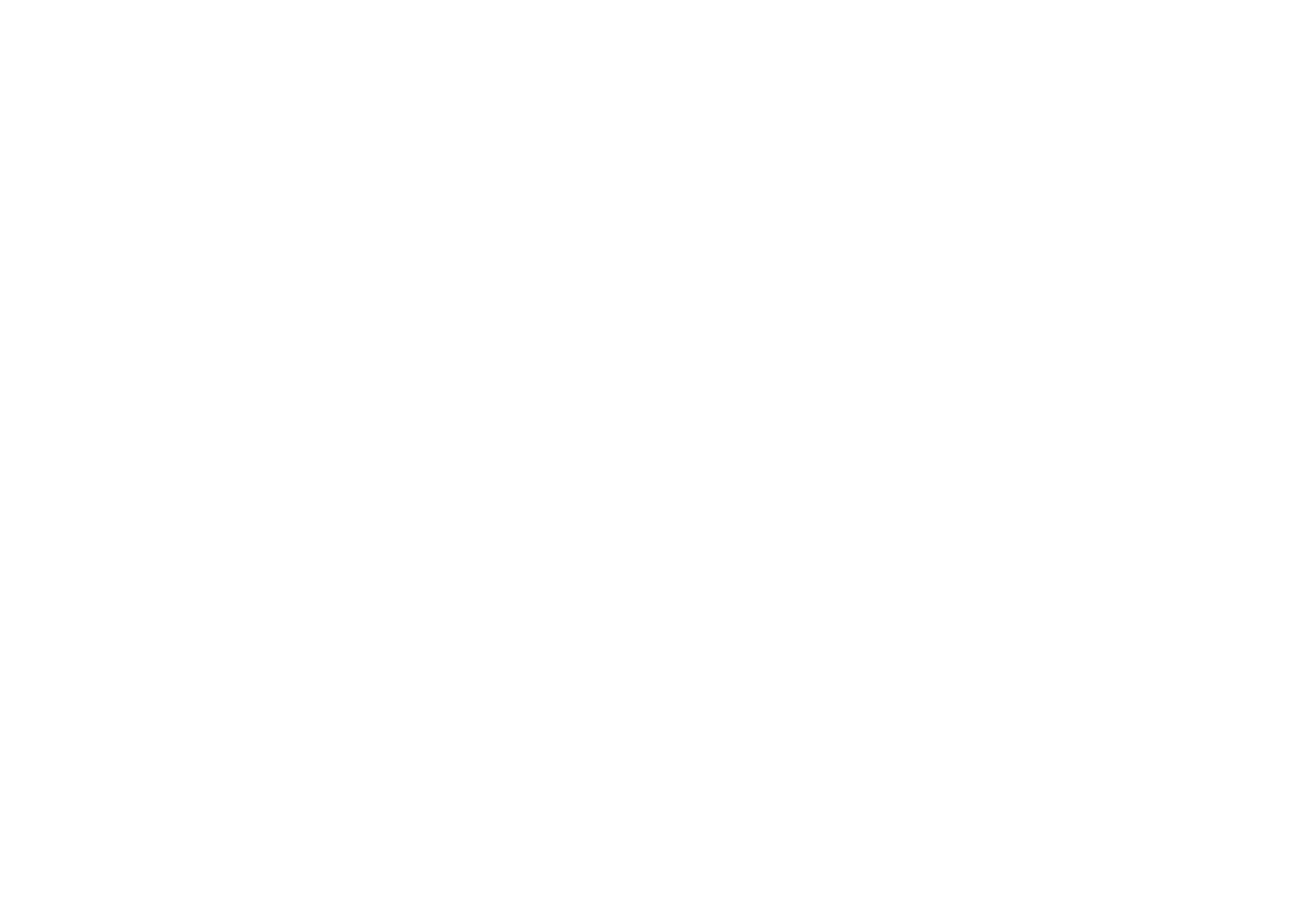### **2008 - 2007Bed Utilization 2007 - 2008 Table 19.1**

<span id="page-2-0"></span>

| <b>Description</b>      | 2008   | 2007   |
|-------------------------|--------|--------|
| Total admissions        | 934    | 431    |
| Total discharges        | 928    | 431    |
| Number of beds          | 45     | 45     |
| Bed days available      | 16,470 | 16,425 |
| Patient days-overnight  | 1,771  | 820    |
| Patients days $<$ 1 day | 1,324  | 752    |
| Total patients days     | 3,095  | 1,572  |
| Bed occupancy rate      | 18.8   | 9.6    |
| Turnover rate           | 20.6   | 9.6    |
| Turnover interval       | 14.4   | 34.5   |
| Average daily admission | 2.6    | 1.2    |
| Average daily discharge | 2.5    | 1.2    |
| Average length of stay  | 3.3    | 3.6    |

### **Beds Distribution 2007 - 2008 Table 19.22008 - 2007**

| <b>Service</b>                    | 2008 | 2007 |  |
|-----------------------------------|------|------|--|
| Private Ward (VIP)                |      |      |  |
| Intensive care unit               |      |      |  |
| Medical / Surgical                | 32   | 32   |  |
| Obstetrics / Gynecology           | 8    | 8    |  |
| <b>Total</b>                      | 45   | 45   |  |
| Neonatal / Special Care Baby Unit | ົ    |      |  |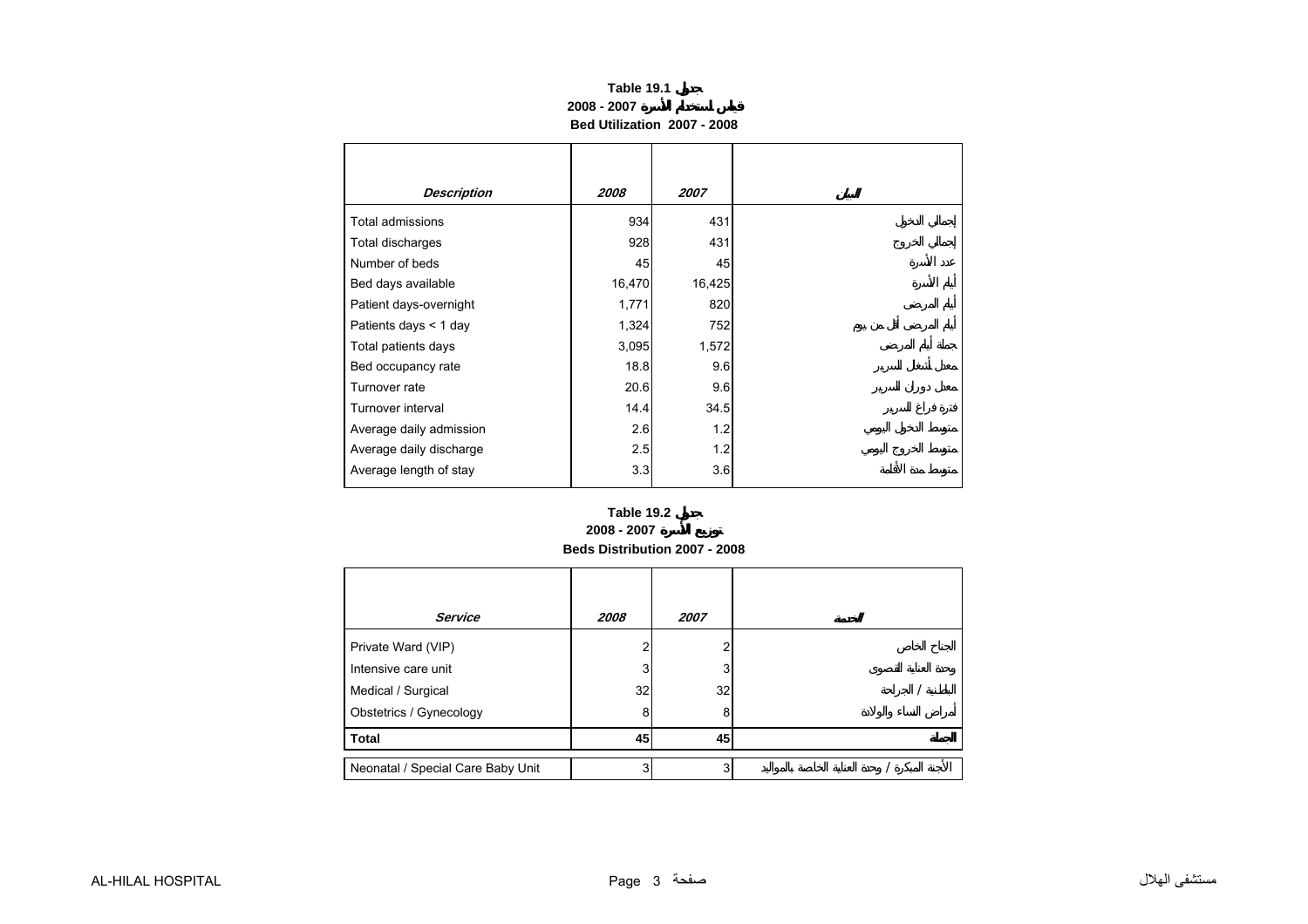**2008**

# **Out-Patient Visits by Department, Nationality and Sex 2008**

<span id="page-3-0"></span>

|                             | <b>Total</b> |        |             | Non-Bahraini |        |             | <b>Bahraini</b> |        |           |  |
|-----------------------------|--------------|--------|-------------|--------------|--------|-------------|-----------------|--------|-----------|--|
|                             |              |        |             |              |        |             |                 |        |           |  |
|                             |              |        |             |              |        |             |                 |        |           |  |
| <b>Department</b>           | <b>Total</b> | Female | <b>Male</b> | <b>Total</b> | Female | <b>Male</b> | <b>Total</b>    | Female | Male      |  |
| Accident & Emergency Clinic | 7,346        | 2,804  | 4,542       | 3,318        | 774    | 2,544       | 4,028           | 2,030  | 1,998     |  |
| <b>General Practice</b>     | 9,563        | 4,251  | 5,312       | 4,537        | 1,323  | 3,214       | 5,026           | 2,928  | 2,098     |  |
| Dental                      | 3,427        | 1,438  | 1,989       | 1,368        | 439    | 929         | 2,059           | 999    | 1,060     |  |
| Medical                     | 4,578        | 1,856  | 2,722       | 1,785        | 408    | 1,377       | 2,793           | 1,448  | 1,345     |  |
| Obstetrics & Gynecology     | 7,295        | 7,295  | <b>NA</b>   | 3,473        | 3,473  | <b>NA</b>   | 3,822           | 3,822  | <b>NA</b> |  |
| Paediatrics                 | 9,160        | 4,082  | 5,078       | 4,696        | 2,012  | 2,684       | 4,464           | 2,070  | 2,394     |  |
| Surgical                    | 3,389        | 1,136  | 2,253       | 1,650        | 355    | 1,295       | 1,739           | 781    | 958       |  |
| Orthodentic                 | 7,289        | 4,170  | 3,119       | 2,359        | 1,063  | 1,296       | 4,930           | 3,107  | 1,823     |  |
| Orthopedics                 | 8,142        | 3,108  | 5,034       | 3,614        | 775    | 2,839       | 4,528           | 2,333  | 2,195     |  |
| Ear, Nose & Throat          | 8,802        | 3,882  | 4,920       | 3,704        | 1,135  | 2,569       | 5,098           | 2,747  | 2,351     |  |
| Ophthalmology               | 4,580        | 1,838  | 2,742       | 2,248        | 564    | 1,684       | 2,332           | 1,274  | 1,058     |  |
| <b>Total</b>                | 73,571       | 35,860 | 37,711      | 32,752       | 12,321 | 20,431      | 40,819          | 23,539 | 17,280    |  |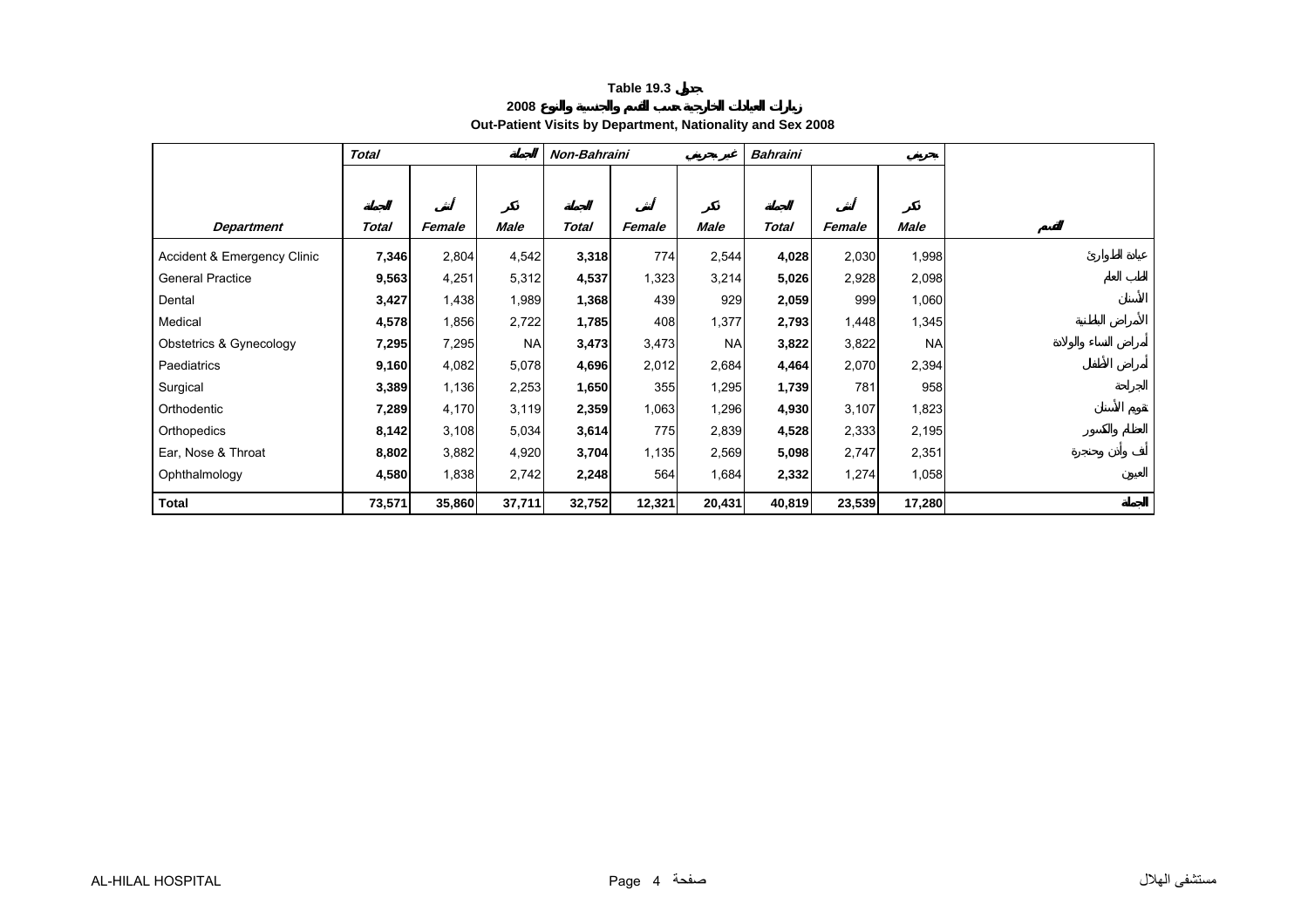### **القوى العاملة بالمهن الطبية والمساندة حسب الفئة <sup>و</sup> الجنسية <sup>و</sup> النوع <sup>2008</sup> Medical and Allied Health Manpower by Category, Nationality and Sex 2008 Table 19.4**

<span id="page-4-0"></span>

|                                                         | <b>Total</b> |        |        | Non-Bahraini |        |      | Bahraini     |        |      |  |
|---------------------------------------------------------|--------------|--------|--------|--------------|--------|------|--------------|--------|------|--|
|                                                         |              |        |        |              |        |      |              |        |      |  |
| Category                                                | <b>Total</b> | Female | Male   | <b>Total</b> | Female | Male | <b>Total</b> | Female | Male |  |
| Physicians                                              | 24           | 5      | 19     | 22           | 5      | 17   |              |        |      |  |
| Dentists                                                |              |        | $\sim$ |              |        |      |              |        |      |  |
| Pharmacists & Technicians                               |              |        |        |              |        |      |              |        |      |  |
| Nurses*                                                 | 31           | 30     |        | 31           | 30     |      |              |        |      |  |
| Laboratory Technologists & Technicians                  |              | 3      |        |              | 3      |      |              |        |      |  |
| Radiographers & Technicians                             |              |        |        |              |        |      |              |        |      |  |
| Physiotherapists, Occupational Therapists & Technicians |              |        |        |              | າ      |      |              |        |      |  |

*\* Nurses excluding practical nurses and other grades below staff nurse .* . : *\**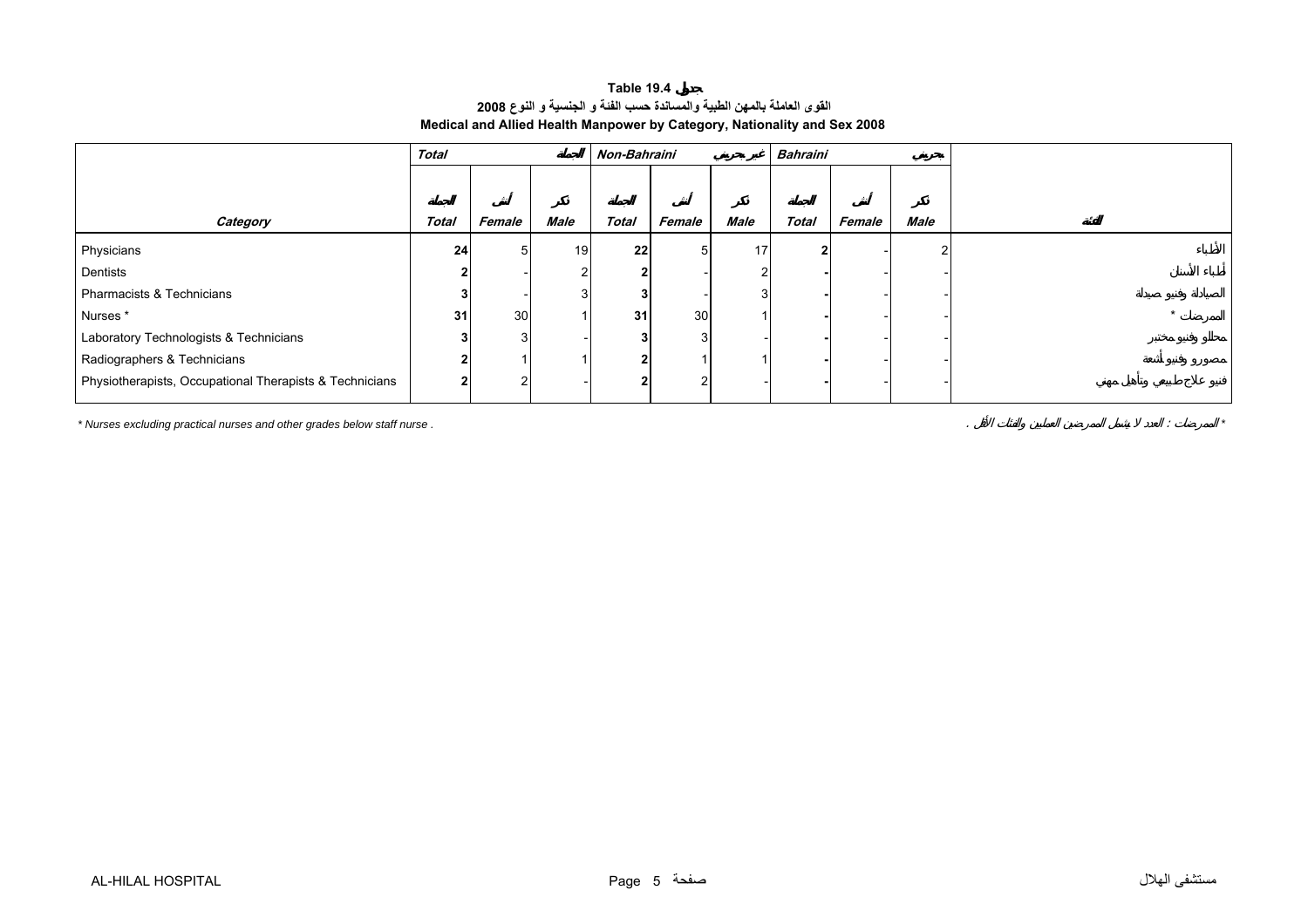**2008**

**Births by Nationality and Type of Delivery 2008** 

<span id="page-5-0"></span>

|                           |               |               |                   | <b>Live Births</b>   |               |                      |               |  |
|---------------------------|---------------|---------------|-------------------|----------------------|---------------|----------------------|---------------|--|
| <b>Births</b>             |               |               |                   | Premature            |               | <b>Full Term</b>     |               |  |
|                           |               |               |                   |                      |               |                      |               |  |
| Nationality / type        | <b>Total</b>  | <b>Still</b>  | <b>Total Live</b> | Congenital           | <b>Normal</b> | Congenital           | <b>Normal</b> |  |
| of delivery               | <b>Births</b> | <b>Births</b> | <b>Births</b>     | <b>Abnormalities</b> |               | <b>Abnormalities</b> |               |  |
| <b>Bahraini</b>           |               |               |                   |                      |               |                      |               |  |
| Normal Delivery           |               |               |                   |                      |               |                      |               |  |
| Vertex                    | 19            |               | 19                |                      |               |                      | 19            |  |
| <b>Breech</b>             |               |               |                   |                      |               |                      |               |  |
|                           |               |               |                   |                      |               |                      |               |  |
| <b>Assisted Delivery</b>  |               |               |                   |                      |               |                      |               |  |
| Vacuum                    |               |               |                   |                      |               |                      |               |  |
| Forceps                   |               |               |                   |                      |               |                      |               |  |
| Caesarian section         |               |               | Δ                 |                      |               |                      | Δ             |  |
| <b>Total Bahraini</b>     | 23            |               | 23                |                      |               |                      | 23            |  |
|                           |               |               |                   |                      |               |                      |               |  |
| Non-Bahraini              |               |               |                   |                      |               |                      |               |  |
| Normal Delivery           |               |               |                   |                      |               |                      |               |  |
| Vertex                    | 24            |               | 24                |                      |               |                      | 23            |  |
| <b>Breech</b>             |               |               |                   |                      |               |                      |               |  |
|                           |               |               |                   |                      |               |                      |               |  |
| <b>Assisted Delivery</b>  |               |               |                   |                      |               |                      |               |  |
| Vacuum                    |               |               |                   |                      |               |                      |               |  |
| Forceps                   |               |               |                   |                      |               |                      |               |  |
| Caesarian section         | 14            |               | 14                |                      |               |                      | 14            |  |
| <b>Total Non-Bahraini</b> | 38            |               | 38                |                      |               | 1                    | 37            |  |
| <b>Grand Total</b>        | 61            |               | 61                |                      |               | 1                    | 60            |  |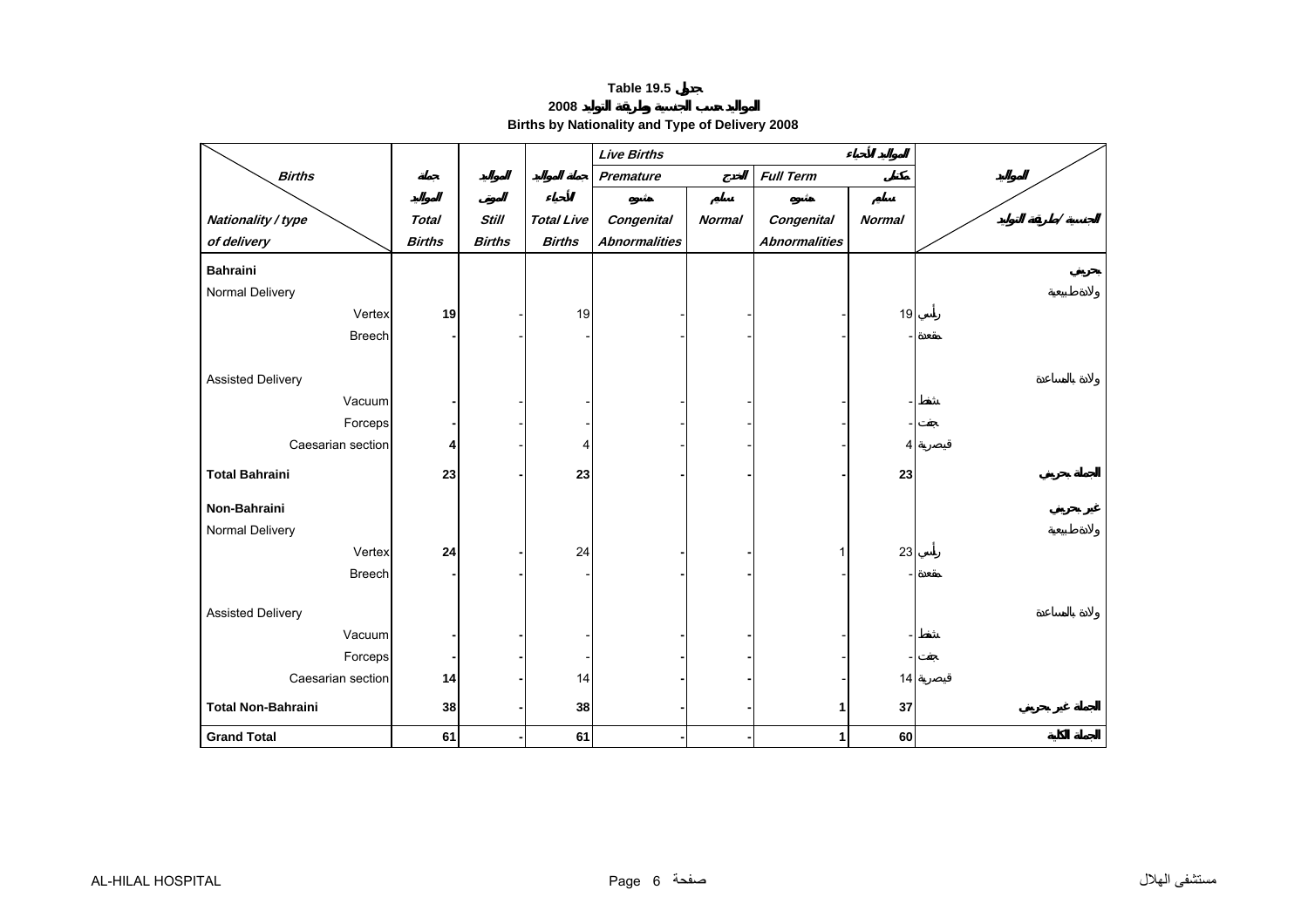### **2008**

### **Major and Minor Operations by Department 2008**

<span id="page-6-0"></span>

|                        | Procedure Type |              |              |
|------------------------|----------------|--------------|--------------|
|                        |                |              |              |
| <b>Department</b>      | <b>Total</b>   | <b>Minor</b> | <b>Major</b> |
| General Surgery        | 313            | 220          | 93           |
| Orthopedics & Fracture | 23             | 20           | 3            |
| Ear, Nose & Throat     | 87             | 17           | 70           |
| Obstetrics             | 85             | 64           | 21           |
| Dental                 | 17             | 8            | 9            |
| Endoscopies            | 128            | 93           | 35           |
| Urology                | 136            | 90           | 46           |
| <b>Total</b>           | 789            | 512          | 277          |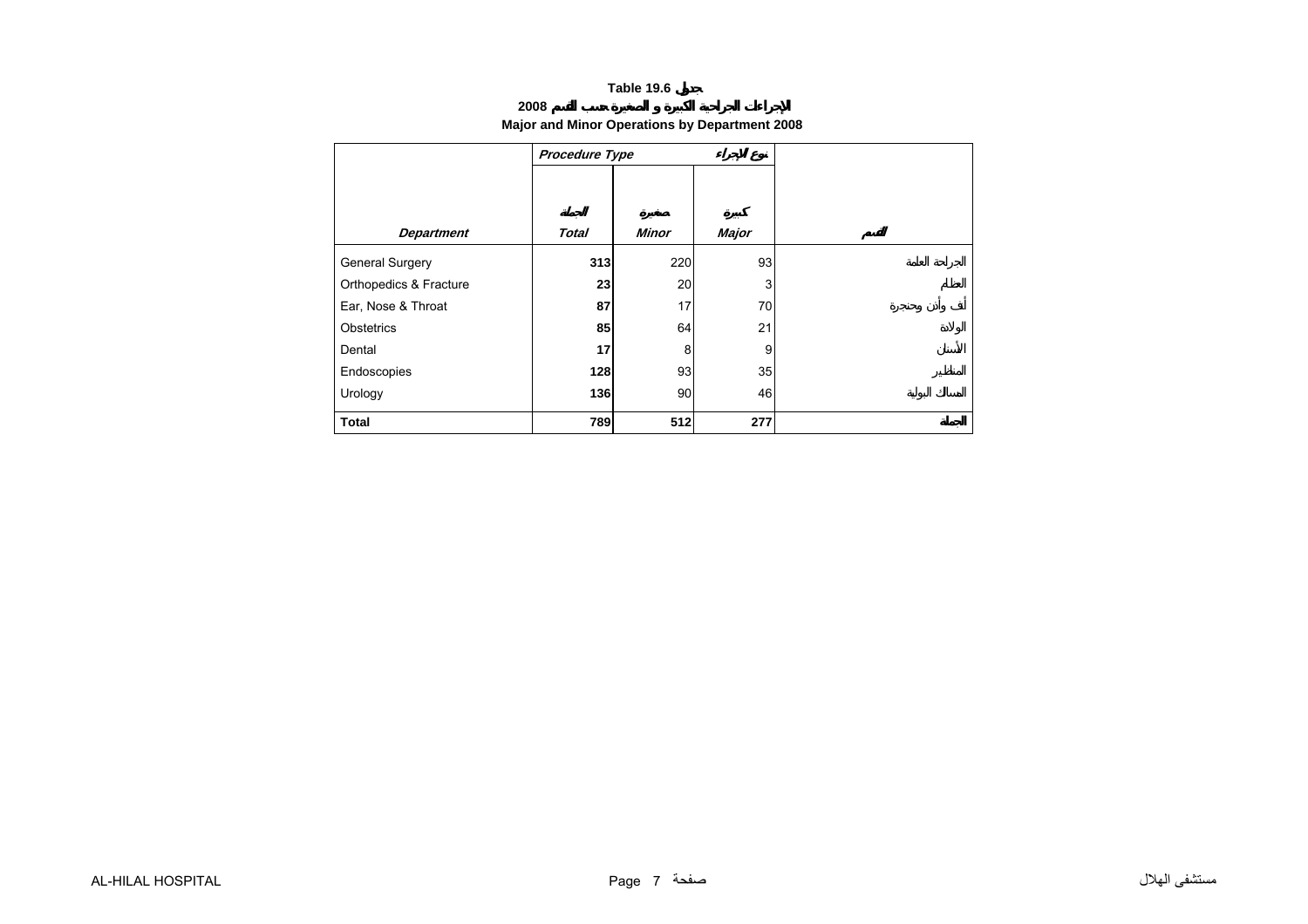**2008**

### **Laboratory Tests by Type of Test, Nationality and Sex 2008**

<span id="page-7-0"></span>

|                                         | <b>Total</b> |        |        | Non-Bahraini |        |        | <b>Bahraini</b> |        |             |  |
|-----------------------------------------|--------------|--------|--------|--------------|--------|--------|-----------------|--------|-------------|--|
|                                         |              |        |        |              |        |        |                 |        |             |  |
|                                         |              |        |        |              |        |        |                 |        |             |  |
| <b>Type of Test</b>                     | Total        | Female | Male   | <b>Total</b> | Female | Male   | <b>Total</b>    | Female | <b>Male</b> |  |
| Clinical chemistry of blood             | 19,263       | 9,959  | 9,304  | 8,562        | 3,739  | 4,823  | 10,701          | 6,220  | 4,481       |  |
| Clinical chemistry of other body fluids | 256          | 133    | 123    | 104          | 41     | 63     | 152             | 92     | 60          |  |
| Endocrine function tests & enzymes      | 2,825        | 1,942  | 883    | 1,158        | 753    | 405    | 1,667           | 1,189  | 478         |  |
| Microbiology                            | 746          | 416    | 330    | 328          | 119    | 209    | 418             | 297    | 121         |  |
| Serology & immunology                   | 2,771        | 1,188  | 1,583  | 1,429        | 615    | 814    | 1,342           | 573    | 769         |  |
| Mycology & parasitology                 | 408          | 143    | 265    | 175          | 74     | 101    | 233             | 69     | 164         |  |
| Haematology                             | 12,079       | 5,340  | 6,739  | 4,832        | 1,933  | 2,899  | 7,247           | 3,407  | 3,840       |  |
| General pathology                       | 7,171        | 3,729  | 3,442  | 3,146        | 1,234  | 1,912  | 4,025           | 2,495  | 1,530       |  |
| Other laboratories tests                | 345          | 217    | 128    | 186          | 120    | 66     | 159             | 97     | 62          |  |
| <b>Total</b>                            | 45,864       | 23,067 | 22,797 | 19,920       | 8,628  | 11,292 | 25,944          | 14,439 | 11,505      |  |

### **Table 19.8**

**2008**

### **Radiology Procedures by Type of Procedure, Nationality and Sex 2008**

|                                 | <b>Total</b> |        |             |              | <b>Bahraini</b><br>Non-Bahraini |             |              |        |             |  |
|---------------------------------|--------------|--------|-------------|--------------|---------------------------------|-------------|--------------|--------|-------------|--|
|                                 |              |        |             |              |                                 |             |              |        |             |  |
|                                 |              |        |             |              |                                 |             |              |        |             |  |
| <b>Type of Procedure</b>        | <b>Total</b> | Female | <b>Male</b> | <b>Total</b> | Female                          | <b>Male</b> | <b>Total</b> | Female | <b>Male</b> |  |
| Plain & general radiography     | 5,517        | 2,688  | 2,829       | 694          | 372                             | 322         | 4,823        | 2,402  | 2,421       |  |
| Radiography with contrast media | 77           | 16     | 61          | 17           | 5                               | 12          | 60           | 11     | 49          |  |
| <b>Total</b>                    | 5,594        | 2,704  | 2,890       | 711          | 377                             | 334         | 4,883        | 2,413  | 2,470       |  |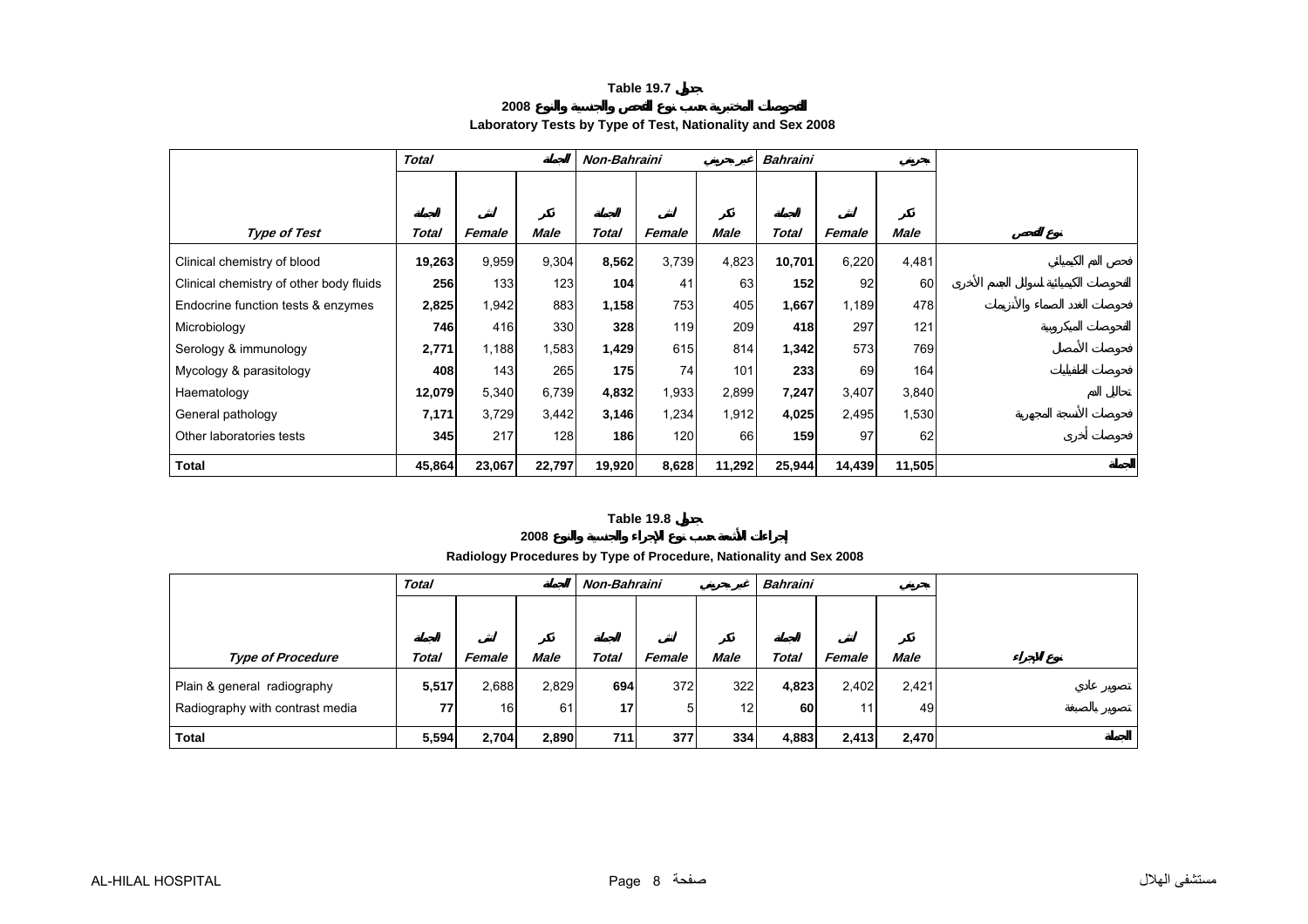### **2008Dental Treatment by Type of Treatment, Nationality and Sex 2008**

<span id="page-8-0"></span>

|                          | <b>Total</b> |        |             | Non-Bahraini |        |             | <b>Bahraini</b> |                 |             |  |
|--------------------------|--------------|--------|-------------|--------------|--------|-------------|-----------------|-----------------|-------------|--|
|                          |              |        |             |              |        |             |                 |                 |             |  |
|                          |              |        |             |              |        |             |                 |                 |             |  |
| <b>Type of Treatment</b> | Total        | Female | <b>Male</b> | <b>Total</b> | Female | <b>Male</b> | <b>Total</b>    | Female          | <b>Male</b> |  |
| General treatment        | 4,195        | 2,119  | 2,076       | 1,432        | 569    | 863         | 2,763           | 1,550           | 1,213       |  |
| Gum treatment            | 352          | 170    | 182         | 86           | 23     | 63          | 266             | 147             | 119         |  |
| Nerve                    | 428          | 227    | 201         | 107          | 42     | 65          | 321             | 185             | 136         |  |
| Surgical treatment       | 48           | 32     | 16          | 27           | 18     | 9           | 21              | 14 <sup>1</sup> |             |  |
| Filling                  | 528          | 283    | 245         | 130          | 54     | 76          | 398             | 229             | 169         |  |
| Extraction               | 1,033        | 451    | 582         | 506          | 178    | 328         | 527             | 273             | 254         |  |
| Denture                  | 118          | 61     | 57          | 25           | 14     | 11          | 93              | 47              | 46          |  |
| Orthodontics             | 361          | 249    | 112         | 130          | 76     | 54          | 231             | 173             | 58          |  |
| <b>Total</b>             | 7,063        | 3,592  | 3,471       | 2,443        | 974    | 1,469       | 4,620           | 2,618           | 2,002       |  |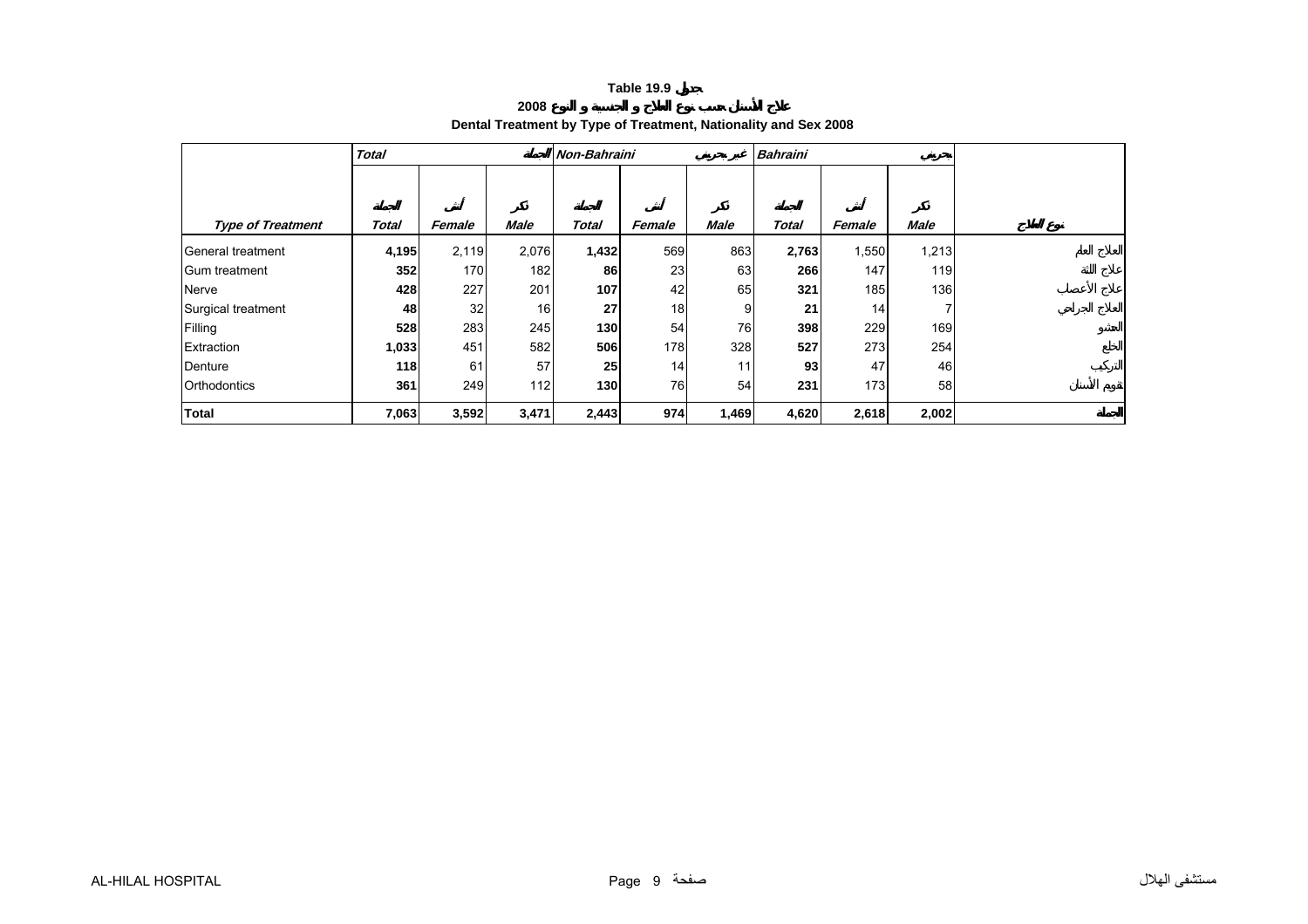**2008**

| Immunization by Type of Vaccine, Age Groups and Nationality 2008 |  |  |  |
|------------------------------------------------------------------|--|--|--|
|------------------------------------------------------------------|--|--|--|

<span id="page-9-0"></span>

|                         | Total |                          |              | $2 - 5$ years |                 |              | $1 - 2$ years |                   |              | <b>Below 1 year</b> |                 |                                   |
|-------------------------|-------|--------------------------|--------------|---------------|-----------------|--------------|---------------|-------------------|--------------|---------------------|-----------------|-----------------------------------|
|                         |       |                          |              |               |                 |              |               |                   |              |                     |                 |                                   |
|                         | Non-  |                          |              | Non-          |                 |              | Non-          |                   |              | Non-                |                 | Type of vaccine                   |
| <b>Total</b>            |       | Bahraini Bahraini        | <b>Total</b> | Bahraini      | <b>Bahraini</b> | <b>Total</b> |               | Bahraini Bahraini | <b>Total</b> | <b>Bahraini</b>     | <b>Bahraini</b> |                                   |
|                         |       |                          |              |               |                 |              |               |                   |              |                     |                 | 1()<br><b>Hepatitis B/DPT/HIB</b> |
|                         |       |                          |              |               |                 |              |               |                   |              |                     |                 | ( )                               |
| 29                      | 29    | $\overline{\phantom{a}}$ | $\mathbf 2$  | 2             |                 | 5            |               |                   | 22           | 22                  |                 | Dose 1                            |
| 11                      | 9     | $\mathbf{2}$             | 3            | 3             |                 |              |               |                   | 8            | 6                   | $\overline{c}$  | Dose 2                            |
| 12                      | $10$  | $\overline{a}$           | $\mathbf{2}$ |               |                 |              |               |                   | 9            |                     | $\overline{2}$  | Dose 3                            |
| 19                      | 15    | 4                        | 3            |               |                 | 15           | 11            |                   |              |                     |                 | Booster 1 dose                    |
| $\overline{\mathbf{3}}$ | 3     |                          | 3            | 3             |                 |              |               |                   |              |                     |                 | Booster 2 dose                    |
|                         |       |                          |              |               |                 |              |               |                   |              |                     |                 | Poliomyelitis                     |
| 10                      | 10    | $\overline{\phantom{a}}$ |              |               |                 |              |               |                   | 9            | 9                   |                 | Dose 1                            |
| 8                       | 5     | 3 <sup>1</sup>           |              |               |                 |              |               |                   |              |                     | 3 <sup>1</sup>  | Dose 2                            |
|                         |       |                          |              |               |                 |              |               |                   |              |                     |                 | Dose 3                            |
| 5                       |       |                          |              |               |                 | 5            |               |                   |              |                     |                 | Booster 1 dose                    |
|                         |       |                          | Δ            |               |                 |              |               |                   |              |                     |                 | Booster 2 dose                    |
|                         |       |                          |              |               |                 |              |               |                   |              |                     |                 | Mumps, Measles, Rubella           |
| 12                      | 12    |                          | 1            |               |                 | 11           | 11            |                   |              |                     |                 | Dose 1                            |
| 5                       | 3     | $\overline{a}$           | 5            |               | 2               |              |               |                   | <b>NA</b>    | <b>NA</b>           | <b>NA</b>       | Dose 2                            |